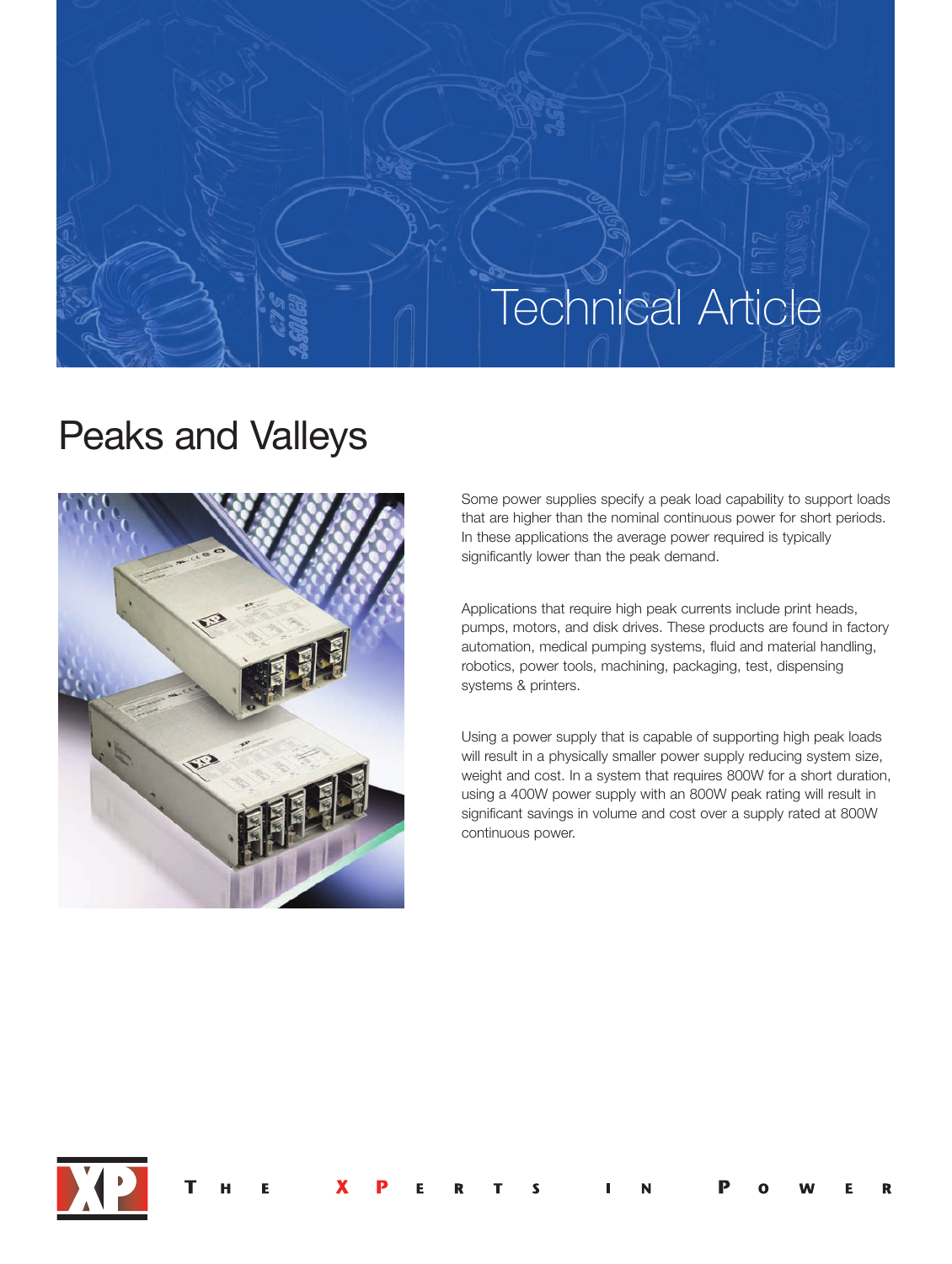There are four typical characterizations of peak load capability.

- 1. The power supply is rated for up to 30 seconds with a duty cycle of 10 to 15% at a peak load that is just below the Over Current Protection (OCP) limit. The OCP is usually set around 20 to 50% above the continuous current rating. This is essentially a standard design that has been tested to give short duration headroom over and above the nominal continuous rating. There are applications that require an additional 20-30% of power for short durations. Many electromechanical applications demand higher peak current for a shorter duration.
- 2. A very high peak of up to 200% of nominal for a very short duration where the OCP does not react to the overload condition. Typically this allows peak current handling for 200 - 500 us. This peak capability covers a limited range of applications.
- 3. A higher power rating at high-line, normally meaning 180 VAC and above. For example, a 1200W power supply may be able to provide 1500W of continuous power when operated at an AC input voltage greater than 180 VAC. This is a genuine size and cost benefit if the AC input is in the higher range and is often specified for higher power products which are connected from phase to phase when the nominal single phase supply is low.
- 4. A power supply with the architecture, OCP, energy storage, efficiency and thermal design to support high peak electromechanical loads. Such units will typically deliver up to twice their nominal power for up to 10 seconds with duty cycles up to 35%. XP's fleXPower modular power system is one example which allows several standard outputs alongside one that provides a high peak current.

When selecting a power supply for a high peak power application the key parameters are the peak power can be provided, the maximum duration of the peak, the duty cycle and power consumed by the load during the non-peak duration to ensure that the average or continuous rating of the power supply is not exceeded.

For example, the specification of a 400W power supply that can provide 800W peak for up to 10 seconds at a 35% duty cycle defines the operating envelope within which the requirement must fall where the average power does not exceed the continuous rating of 400W.

If the maximum rated peak power (Ppk) is required for the full 35% duty cycle then the available power during the non-peak duration (Po) will be approximately 180 watts in order that the average power rating (Pav) is not exceeded.

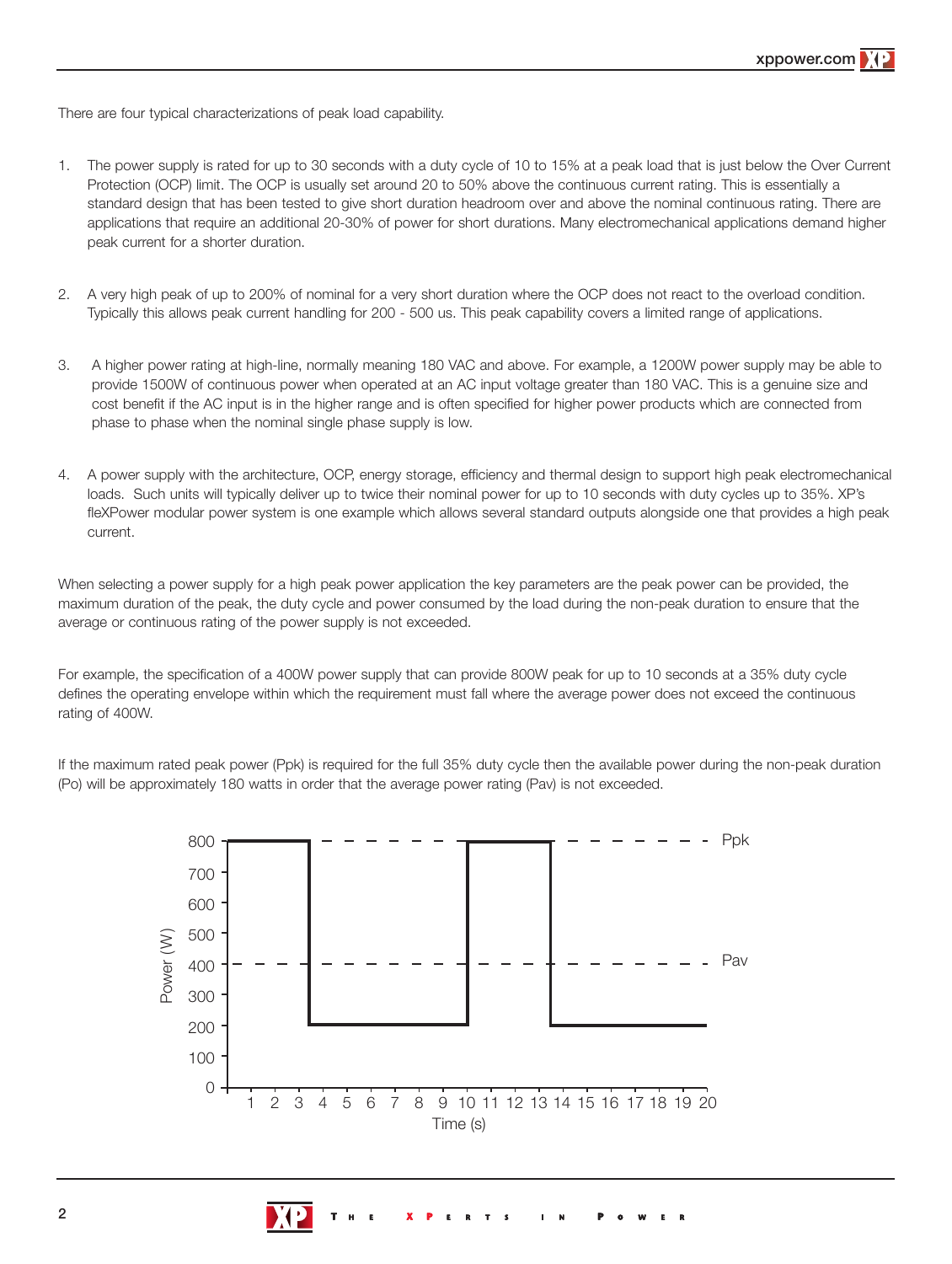Pav = (Ppk  $\times T_1$ ) + (Po  $\times T_2$ )  $T_1 + T_2$ 

Using the same formula, if the duty cycle is reduced 20%, then the non-peak power can be increased to 300W. without exceeding the average continuous power rating of 400W.